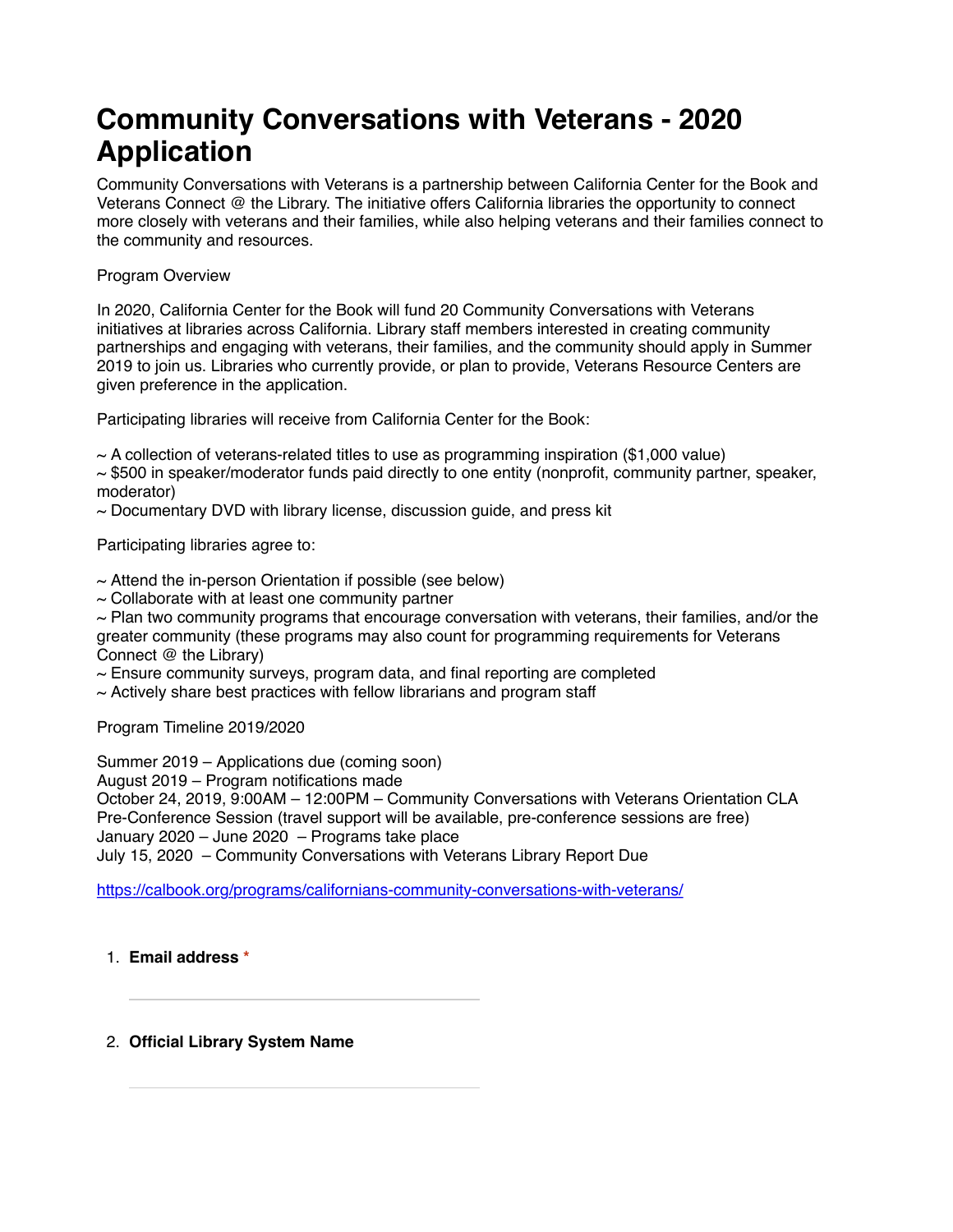# 3. **Branch or Branches Participating (if applicable)**

# 4. **Program Coordinator Name**

Please select ONE person to serve as your Primary Program Coordinator.

# 5. **Program Coordinator Title**

# 6. **Program Coordinator Phone**

Please enter your direct line or cell phone.

# 7. **Library/Branch Facebook**

Please include the short name, NOT the URL. Example: @CaliforniaCenterForTheBook

# 8. **Library/Branch Instagram**

Please include the short name, NOT the URL. Example: @CaliforniaCenterForTheBook

9. **Did you participate in Community Conversations with Veterans in 2018/2019?** *Mark only one oval.*



10. **Does your library have (or plan to have) a Veterans Resource Center?**

*Mark only one oval.*

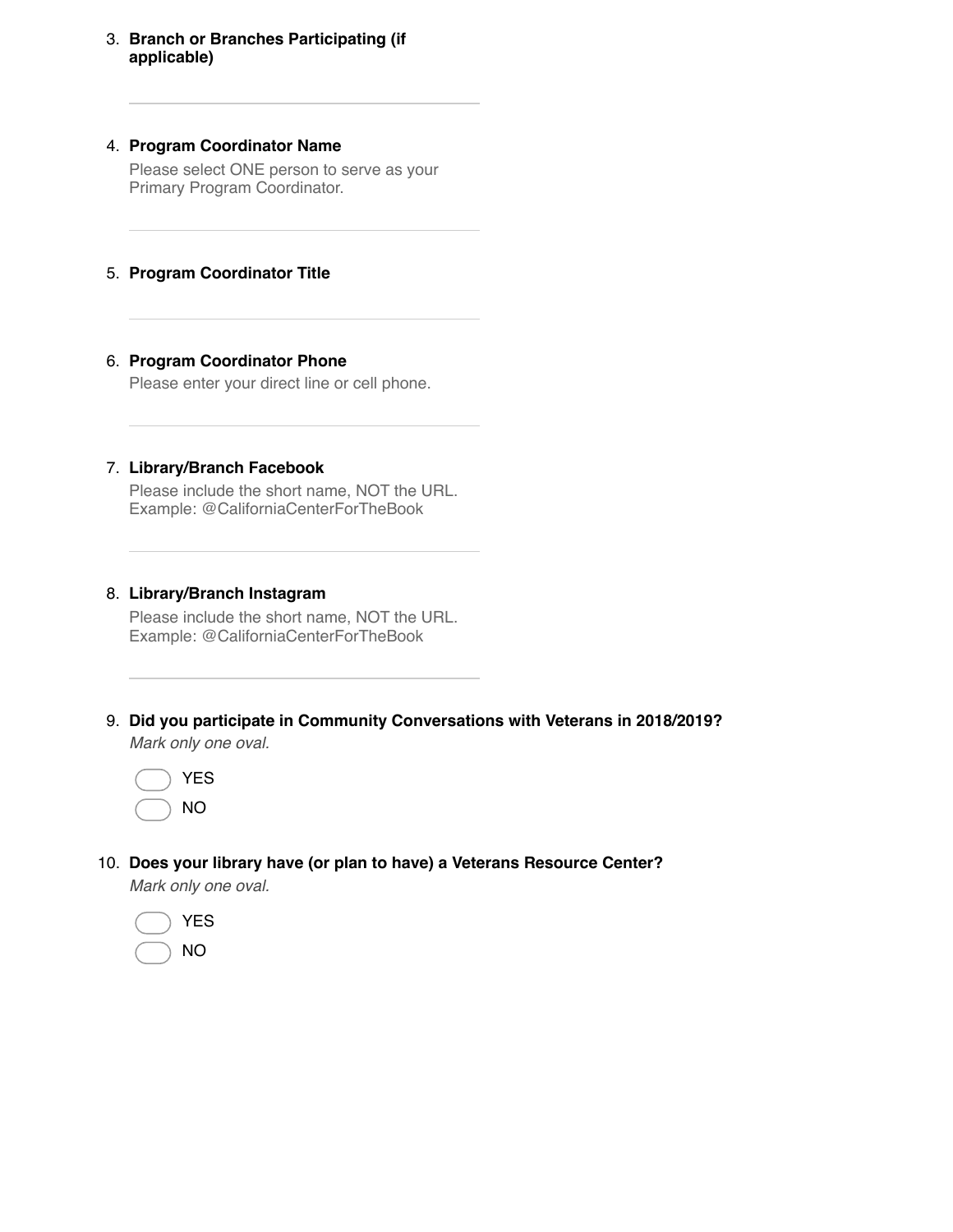#### 11. **How long have you had a Veterans Resource Center at your library?**

*Mark only one oval.*

| Still in planning                                 |
|---------------------------------------------------|
| year<br>1                                         |
| 2 years                                           |
| 3 years                                           |
| 4 years or more                                   |
| We do not plan to have a Veterans Resource Center |
| Other:                                            |
|                                                   |

# 12. **In Person Orientation Attendance**

The Community Conversations Orientation is October 24, 2019, 9:00AM – 12:00PM, CLA Pre-Conference Session. What is your travel estimate to attend the Pre-Conference? You may include Air, Train, Mileage (.58/cents per mile), 1 Night Hotel costs. Please enter your total estimated travel costs as a whole number value.

# **Partners and Programs**

### 13. **Potential Community Partner**

Do you have a potential community partner in mind? If so, please list here. Limit your response to 1 sentence.

# 14. **Planned Programs**

Do you have 2 potential programs in mind? If so, please summarize here. Limit your response to 1 paragraph. We will have a chance to review programming and partnership best practices during the CLA Pre-Conference Orientation session.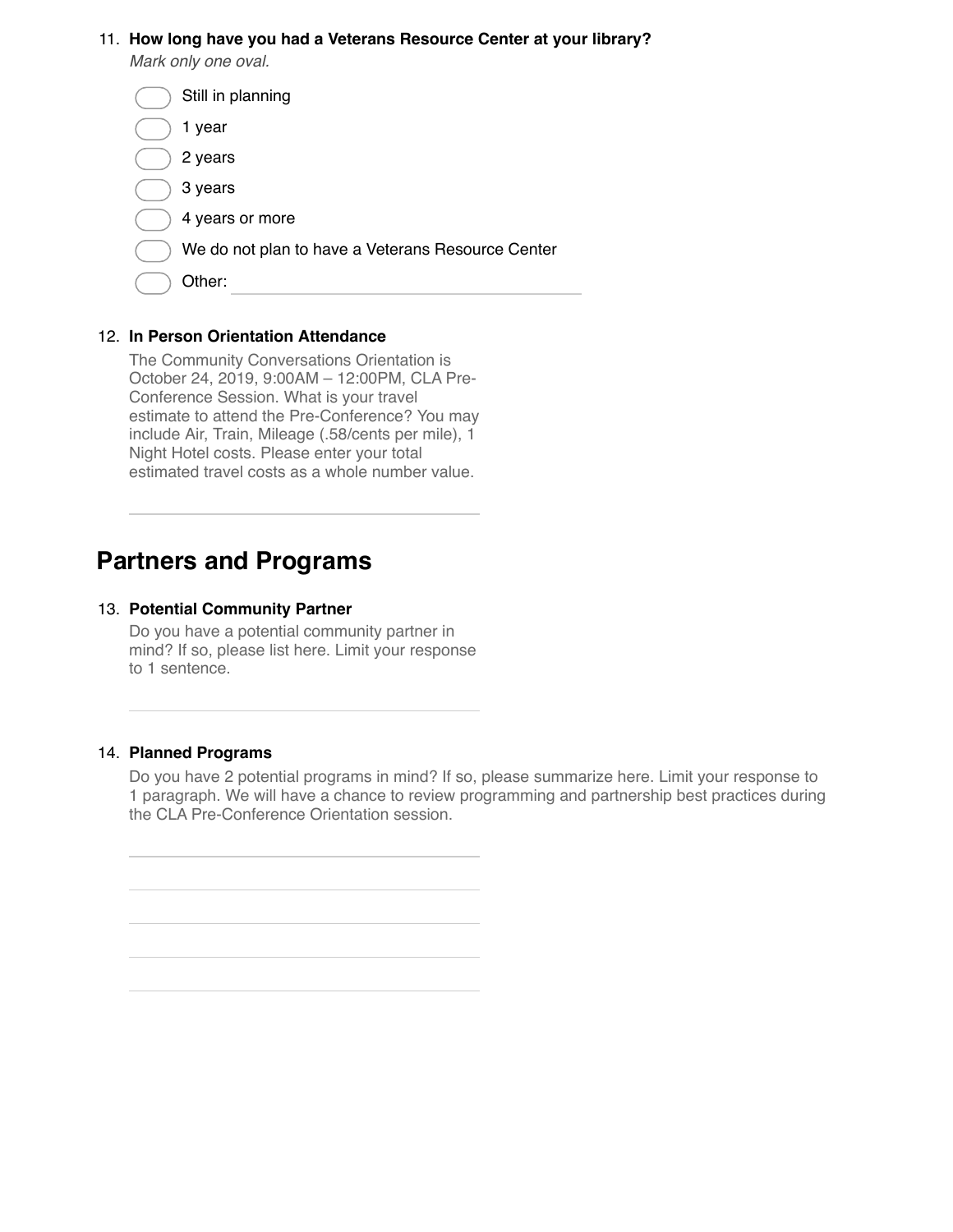15. **What made you apply for this program? How did you determine that this program will meet a community need? How do you plan to work with your community partner?**

Please limit your response to 1 paragraph.

| the control of the control of the                                               |  | the control of the control of the control of the control of the control of the control of the control of the control of the control of the control of the control of the control of the control of the control of the control |                                                 |
|---------------------------------------------------------------------------------|--|-------------------------------------------------------------------------------------------------------------------------------------------------------------------------------------------------------------------------------|-------------------------------------------------|
|                                                                                 |  |                                                                                                                                                                                                                               |                                                 |
|                                                                                 |  |                                                                                                                                                                                                                               | the contract of the contract of the contract of |
|                                                                                 |  |                                                                                                                                                                                                                               |                                                 |
|                                                                                 |  |                                                                                                                                                                                                                               | the control of the control of the control of    |
|                                                                                 |  |                                                                                                                                                                                                                               |                                                 |
| the contract of the contract of the contract of the contract of the contract of |  | the contract of the contract of the contract of the contract of the contract of the contract of the contract of                                                                                                               |                                                 |

# **Submission**

By submitting this application you agree to abide by the program guidelines, listed below. You also agree that your supervisor and/or administrator support your application and participation.

Participating libraries agree to:

~Attend the in-person Orientation if possible  $\sim$ Collaborate with at least one community partner ~Plan two Community Conversations with Veterans programs involve veterans, their families and/or the community  $\sim$ Ensure community surveys, program data, and final reporting are completed  $\sim$ Actively share best practices with fellow librarians and program staff

California Center for the Book is a program of the California Library Association, supported in whole or in part by the U.S. Institute of Museum and Library Services under the provisions of the Library Services and Technology Act, administered in California by the State Librarian.

# 16. **Supervisor or Administrator's Name**

Please enter your supervisor or administrator's name below as First Last

# 17. **Supervisor or Administrator's Email**

Please enter your supervisor or administrator's email

# 18. **Please check below to agree and submit.**

Notifications will be made by 8/23/2019. You will receive a copy of your application at the email you provided. We would love your input on the book list and toolkit!!! Please visit [https://calbook.org/programs/californians-community-conversations-with-veterans/](https://www.google.com/url?q=https://calbook.org/programs/californians-community-conversations-with-veterans/&sa=D&ust=1563836964231000&usg=AFQjCNFlfUL2gUQKdtKHsTDaIpBYcfVoRw) for more info or email *[jrobbins@calbook.org](mailto:jrobbins@calbook.org)*. Thank you! *Check all that apply.*

I Agree

A copy of your responses will be emailed to the address you provided